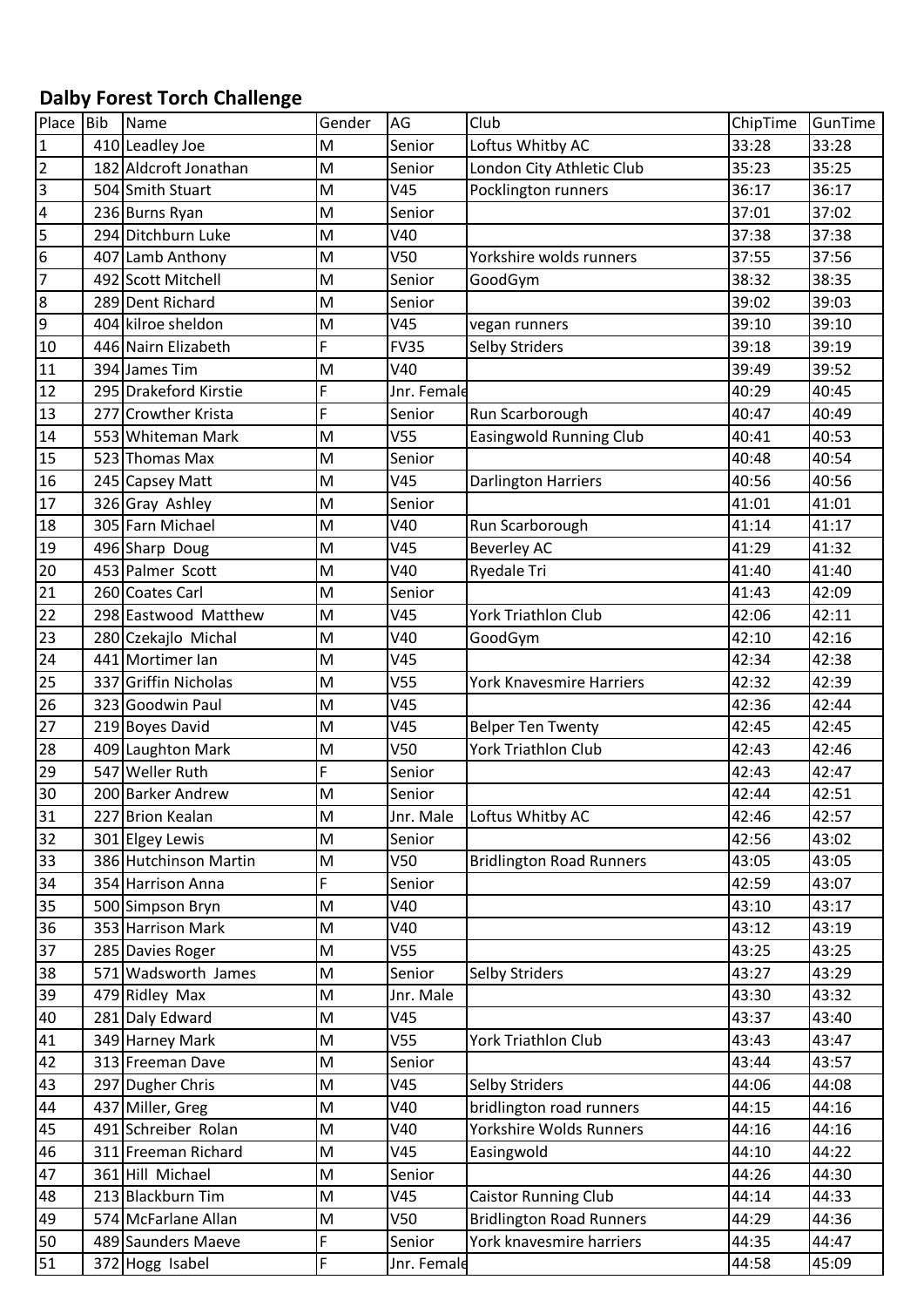| 52  |     | 558 williams, Dale   | M | Senior          | Lonley goat                     | 44:51 | 45:10 |
|-----|-----|----------------------|---|-----------------|---------------------------------|-------|-------|
| 53  |     | 524 Thompson Daniel  | M | V40             |                                 | 45:39 | 45:44 |
| 54  |     | 347 Hannam David     | M | V50             |                                 | 45:41 | 45:46 |
| 55  |     | 211 Berger Harry     | M | V <sub>50</sub> | Easingwold                      | 45:39 | 45:46 |
| 56  |     | 548 Weller Paul      | M | V <sub>55</sub> |                                 | 46:02 | 46:05 |
| 57  |     | 191 Austermuhle Beth | F | Senior          |                                 | 46:05 | 46:07 |
| 58  |     | 480 Riley James      | M | V40             | <b>Bridlington road runners</b> | 45:50 | 46:15 |
| 59  |     | 248 Cassie Liam      | M | Senior          | Run Scarborough                 | 46:28 | 46:31 |
| 60  |     | 331 Green Nathan     | M | Senior          |                                 | 46:15 | 46:38 |
| 61  |     | 406 Kneeshaw Adam    | M | Senior          |                                 | 46:38 | 46:43 |
| 62  |     | 358 Heselden Jamie   | M | V40             | <b>Recovery Runners</b>         | 46:40 | 46:44 |
| 63  |     | 223 Brigden Gary     | M | V40             | Lonely goat                     | 46:25 | 46:44 |
| 64  |     | 539 Waring Stephen   | M | V50             |                                 | 46:46 | 46:51 |
| 65  |     | 451 O'Neill Caroline | F | <b>FV40</b>     | Yorkshire Wolds runners         | 46:57 | 47:03 |
| 66  |     | 275 Cree Cameron     | M | Senior          |                                 | 47:26 | 47:40 |
| 67  |     | 382 Howe David       | M | Senior          |                                 | 47:50 | 47:51 |
| 68  |     | 255 Childs John      | M | Senior          |                                 | 47:29 | 47:51 |
| 69  |     | 460 Pettener Mark    | M | V40             | Run Scarborough                 | 47:52 | 47:55 |
| 70  |     | 557 Wilkinson Emily  | F | Senior          |                                 | 47:50 | 48:03 |
| 71  |     | 413 Little Sarah     | F | Senior          |                                 | 47:51 | 48:03 |
| 72  |     | 556 Wilkinson Ruth   | F | Senior          |                                 | 47:51 | 48:03 |
| 73  |     | 304 Farn Catherine   | F | <b>FV35</b>     | Run Scarborough                 | 47:59 | 48:10 |
| 74  |     | 351 Harper Robert    | M | V <sub>50</sub> | Yorkshire Wolds Runners         | 48:13 | 48:18 |
| 75  |     | 334 Greenwood Tim    | M | V45             |                                 | 48:17 | 48:20 |
| 76  |     | 317 Gibson Ryan      | M | V40             | Run Scarborough                 | 48:23 | 48:27 |
| 77  |     | 531 Trotter Andy     | M | V <sub>50</sub> | Goole                           | 48:30 | 48:33 |
| 78  |     | 573 Davy Tracey      | F | <b>FV40</b>     |                                 | 48:27 | 48:35 |
| 79  |     | 274 Cree Wendy       | F | <b>FV45</b>     |                                 | 48:31 | 48:45 |
| 80  |     | 318 Gill Robert      | M | Senior          |                                 | 48:35 | 48:50 |
| 81  |     | 534 Vojvodic Pete    | M | V60             | <b>Fitmums and Friends</b>      | 48:33 | 48:54 |
| 82  |     | 497 SHIPLEY ANTHONY  | M | V65             |                                 | 48:50 | 48:57 |
| 83  |     | 419 Marsden Ruth     | F | <b>FV45</b>     | sheffield Tri Club              | 49:09 | 49:10 |
| 84  |     | 203 Basile James     | M | Senior          |                                 | 49:23 | 49:23 |
| 85  |     | 509 Spark Emily      | F | Senior          |                                 | 49:22 | 49:25 |
| 86  |     | 498 Shipton Victoria | F | <b>FV40</b>     |                                 | 49:23 | 49:26 |
| 87  |     | 473 Rennie Tony      | M | V <sub>55</sub> | <b>Caistor RC</b>               | 49:20 | 49:39 |
| 88  |     | 300 Eblet Stephen    | M | V60             |                                 | 49:11 | 49:40 |
| 89  |     | 346 Hammond Tim      | M | V45             | Yorkshire Wolds Runners         | 49:31 | 49:41 |
| 90  |     | 449 Norton Peter     | M | V <sub>55</sub> |                                 | 49:28 | 49:42 |
| 91  |     | 239 BURRIDGE paul    | M | V <sub>55</sub> | Yorkshire Wolds Runners         | 49:33 | 49:43 |
| 92  |     | 401 Keary Jodie      | F | <b>FV45</b>     |                                 | 49:28 | 49:45 |
| 93  |     | 217 Booth Mark       | M | Senior          |                                 | 49:44 | 49:52 |
| 94  |     | 324 Grainger Sarah   | F | Senior          |                                 | 49:55 | 50:01 |
| 95  |     | 218 Botham Amber     | F | <b>FV40</b>     | Scarborough athletic            | 49:58 | 50:03 |
| 96  |     | 466 putnam steve     | M | V40             |                                 | 50:01 | 50:11 |
| 97  |     | 456 Paterson Sarah   | F | <b>FV40</b>     |                                 | 50:02 | 50:11 |
| 98  |     | 532 Trotter Kelly    | F | <b>FV40</b>     |                                 | 50:04 | 50:12 |
| 99  |     | 560 Wilson Abbey     | F | Senior          | Yorkshire Wolds Runners         | 50:10 | 50:25 |
| 100 |     | 193 Baker Lisa       | F | <b>FV40</b>     | Scarborough Athletic Club       | 50:21 | 50:26 |
| 101 | 477 | Richardson Emma      | F | <b>FV45</b>     | <b>Bridlington road runners</b> | 50:33 | 50:39 |
| 102 |     | 194 Baker Brian      | M | V45             |                                 | 50:38 | 50:50 |
| 103 |     | 195 Baker Karan      | F | <b>FV50</b>     |                                 | 50:38 | 50:50 |
| 104 |     | 463 Pilbeam Saskia   | F | Senior          |                                 | 50:51 | 50:55 |
|     |     |                      |   |                 |                                 |       |       |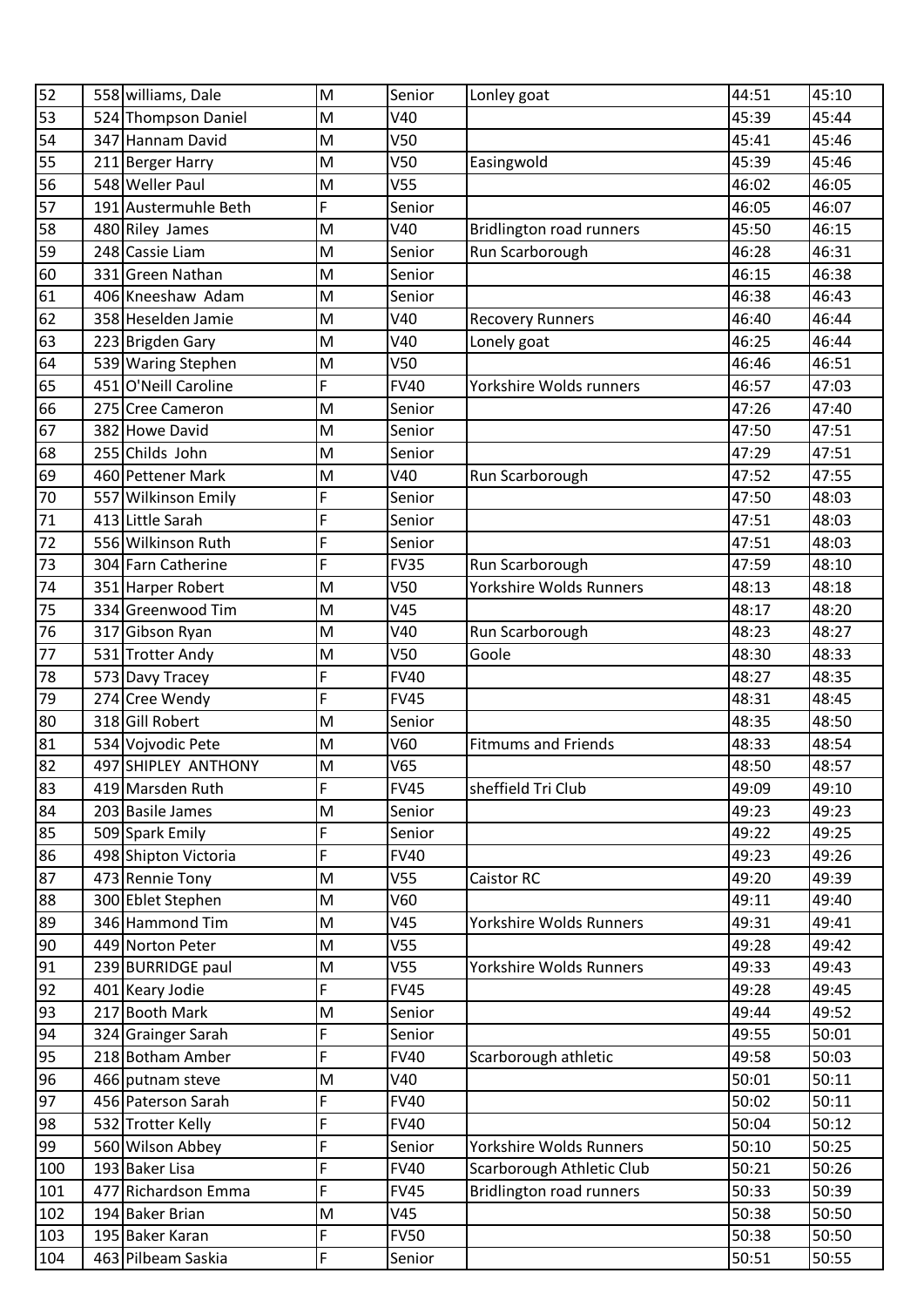| 105 |     | 519 Sutcliffe Justine  | F | <b>FV45</b>     | <b>Bridlington road runners</b> | 50:52 | 51:11 |
|-----|-----|------------------------|---|-----------------|---------------------------------|-------|-------|
| 106 |     | 486 Rudd Daniel        | M | Senior          | <b>Bridlington road runners</b> | 51:03 | 51:30 |
| 107 |     | 241 Butler Sandra      | F | <b>FV40</b>     | Whitby running club             | 51:26 | 51:37 |
| 108 |     | 552 Whiteley Sam       | M | Senior          | Yorkshire Wolds Runners         | 51:32 | 51:42 |
| 109 |     | 352 Harper Karyn       | F | <b>FV55</b>     |                                 | 51:39 | 51:44 |
| 110 | 267 | Cooper Robert          | M | V <sub>55</sub> | <b>Easingwold Running Club</b>  | 51:33 | 51:46 |
| 111 |     | 485 Robson Simon       | M | V40             |                                 | 51:38 | 51:47 |
| 112 |     | 494 Share Richard      | M | V45             |                                 | 51:28 | 51:49 |
| 113 |     | 564 Woodhead, Anna     | F | Senior          |                                 | 51:56 | 52:06 |
| 114 |     | 418 Mamalis Lou        | F | Senior          | <b>York Postal Harriers</b>     | 52:06 | 52:15 |
| 115 |     | 502 Slater Jessica     | F | Senior          | York Knavesmire Harriers        | 52:06 | 52:16 |
| 116 |     | 271 Cowling Jordan     | M | Senior          |                                 | 51:59 | 52:22 |
| 117 |     | 198 Barham Jane        | F | <b>FV45</b>     | Pocklington Runners             | 52:12 | 52:26 |
| 118 |     | 343 HALL JOHN          | M | V <sub>55</sub> |                                 | 52:18 | 52:27 |
| 119 |     | 379 Hornshaw Robert    | M | V45             |                                 | 52:05 | 52:27 |
| 120 |     | 392 Jackson Miss       | F | <b>FV35</b>     | York Knavesmire Harriers        | 52:25 | 52:32 |
| 121 |     | 503 Sleight Harriet    | F | Senior          | <b>York Postal Harriers</b>     | 52:23 | 52:33 |
| 122 |     | 273 Cox Emely          | F | Senior          |                                 | 52:24 | 52:34 |
| 123 |     | 189 Armstrong Brian    | M | V45             |                                 | 52:39 | 52:39 |
| 124 |     | 259 Coates Mike        | M | Senior          |                                 | 52:37 | 52:39 |
| 125 |     | 383 Hume Zoe           | F | Senior          |                                 | 52:37 | 52:40 |
| 126 |     | 369 Hodson Natalie     | F | <b>FV35</b>     |                                 | 52:37 | 52:45 |
| 127 |     | 234 Burgess Dave       | M | V <sub>55</sub> |                                 | 52:19 | 52:45 |
| 128 |     | 286 Day Jon            | M | V50             |                                 | 52:22 | 52:47 |
| 129 |     | 360 Hewiosn Jenny      | F | Senior          |                                 | 52:30 | 52:47 |
| 130 |     | 513 Stone Julie        | F | <b>FV55</b>     |                                 | 52:35 | 52:48 |
| 131 |     | 428 Mather Richard     | M | Senior          |                                 | 52:24 | 52:48 |
| 132 |     | 238 Burns David        | M | V50             |                                 | 52:28 | 52:49 |
| 133 |     | 522 Temple Kelly       | F | <b>FV40</b>     | <b>York Knavesmire Harriers</b> | 52:30 | 52:51 |
| 134 |     | 179 Acton Christopher  | M | V60             | <b>Run York</b>                 | 52:26 | 52:53 |
| 135 |     | 181 Aikman Ian         | M | V <sub>55</sub> |                                 | 52:54 | 52:54 |
| 136 |     | 284 Davies Ellie       | F | <b>FV40</b>     |                                 | 52:46 | 52:55 |
| 137 |     | 292 Dewhurst Stephen   | M | Senior          |                                 | 52:54 | 52:58 |
| 138 |     | 422 Marshall Alan      | M | V <sub>55</sub> | Selby Stridera                  | 52:46 | 53:02 |
| 139 |     | 215 Blake Kevin        | M | V45             | South Leeds Lakers              | 53:06 | 53:06 |
| 140 | 537 | <b>Walker Mae</b>      | F | Jnr. Female     |                                 | 52:46 | 53:09 |
| 141 |     | 536 Walker Adam        | M | V <sub>50</sub> |                                 | 52:47 | 53:10 |
| 142 |     | 549 Westwood Andrew    | M | V45             | <b>Inclusive Fitness</b>        | 53:05 | 53:12 |
| 143 |     | 209 Bennett Helena     | F | <b>FV40</b>     | Bridlington Road R_nners        | 52:56 | 53:14 |
| 144 |     | 514 Stone Richard      | M | V50             |                                 | 53:04 | 53:17 |
| 145 |     | 373 Hogg Rebekah       | F | Jnr. Female     |                                 | 53:14 | 53:28 |
| 146 |     | 399 Johnson Claire     | F | <b>FV40</b>     | Ryedale Tri club                | 53:31 | 53:44 |
| 147 |     | 508 Smith George       | M | Senior          |                                 | 54:07 | 54:08 |
| 148 |     | 398 Jephson Debi       | F | <b>FV50</b>     | Pocklington runners             | 54:07 | 54:21 |
| 149 |     | 425 Martinson Caroline | F | <b>FV35</b>     | Driffield striders              | 54:15 | 54:24 |
| 150 |     | 568 Dowson Chloe       | F | Senior          |                                 | 54:26 | 54:43 |
| 151 |     | 375 Holden Holly       | F | Senior          |                                 | 54:52 | 54:57 |
| 152 |     | 293 Ditchburn Justin   | M | V50             |                                 | 54:51 | 55:01 |
| 153 |     | 309 Fox Peter          | M | V50             | Selby Striders                  | 54:46 | 55:03 |
| 154 |     | 296 Draper Will        | M | Senior          |                                 | 55:10 | 55:12 |
| 155 |     | 424 Martin Fiona       | F | <b>FV40</b>     | Centurion                       | 55:16 | 55:22 |
| 156 |     | 484 Robson Lee         | M | V45             |                                 | 55:15 | 55:22 |
| 157 |     | 408 Lamb Kelly         | F | <b>FV35</b>     |                                 | 55:00 | 55:28 |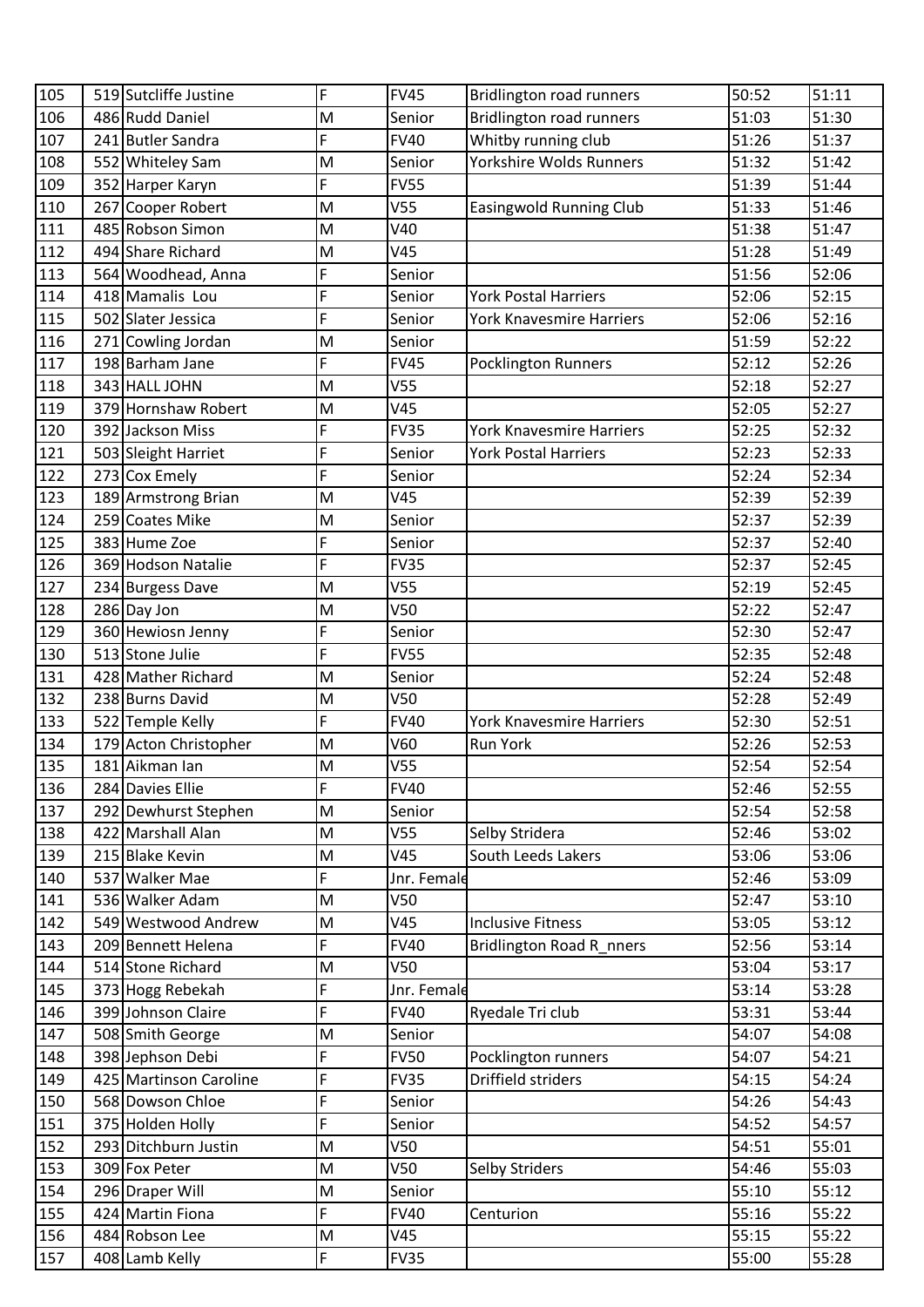| 158 |     | 266 Cooper Stephanie   | F | <b>FV55</b>     | <b>Easingwold Running Club</b> | 55:18 | 55:30 |
|-----|-----|------------------------|---|-----------------|--------------------------------|-------|-------|
| 159 |     | 505 Smith Steve        | M | V <sub>50</sub> | <b>York centurions</b>         | 55:24 | 55:31 |
| 160 |     | 370 Hogg Karen         | F | <b>FV45</b>     |                                | 55:40 | 55:55 |
| 161 |     | 345 Hammond Kathryn    | F | <b>FV45</b>     | Yorkshire wolds runners        | 55:47 | 55:56 |
| 162 |     | 417 Mainprize David    | M | V <sub>55</sub> |                                | 55:55 | 55:57 |
| 163 |     | 230 brough Jon         | M | V40             |                                | 55:32 | 56:00 |
| 164 |     | 246 Capsey Sue         | F | <b>FV45</b>     |                                | 55:45 | 56:00 |
| 165 |     | 371 Hogg Jonathan      | M | V <sub>50</sub> |                                | 55:45 | 56:01 |
| 166 |     | 240 Bushell Neil       | M | V40             |                                | 55:46 | 56:10 |
| 167 |     | 506 SMITH VA           | F | <b>FV50</b>     |                                | 56:04 | 56:16 |
| 168 |     | 540 WARNER ANNA        | F | Senior          | Grimsby Tri                    | 56:22 | 56:23 |
| 169 |     | 229 Brook-Walker Julie | F | <b>FV50</b>     |                                | 55:57 | 56:24 |
| 170 |     | 363 Hill Natasha       | F | Senior          |                                | 56:05 | 56:25 |
| 171 |     | 365 Hill Alice         | F | Senior          |                                | 56:07 | 56:25 |
| 172 |     | 535 Walker Chris       | M | V <sub>50</sub> |                                | 56:00 | 56:27 |
| 173 |     | 570 Cartwright Anna    | F | Senior          | <b>West Hull Ladies</b>        | 56:15 | 56:30 |
| 174 |     | 366 Hindley Shelley    | F | <b>FV40</b>     | <b>West Hull Ladies</b>        | 56:15 | 56:31 |
| 175 |     | 436 Meek Daniel        | M | V40             |                                | 56:00 | 56:31 |
| 176 |     | 450 Norton Angela      | F | <b>FV50</b>     |                                | 56:17 | 56:31 |
| 177 |     | 429 Mathison Tammy     | F | <b>FV40</b>     |                                | 56:24 | 56:32 |
| 178 |     | 339 Groves Elizabath   | F | <b>FV45</b>     |                                | 56:25 | 56:33 |
| 179 |     | 474 Rhodes Simon       | M | V <sub>50</sub> | Yorkshire wolds runners        | 56:24 | 56:33 |
| 180 |     | 488 Ryan Lewis         | M | Senior          |                                | 56:14 | 56:34 |
| 181 |     | 432 Mcpgherson Rachael | F | Senior          |                                | 56:26 | 56:35 |
| 182 |     | 478 Richardson Robert  | M | Senior          |                                | 56:27 | 56:35 |
| 183 |     | 265 Coombes Nick       | M | V60             | Scarborough Athletics Club     | 56:32 | 56:37 |
| 184 |     | 443 Moverley Pat       | M | V <sub>50</sub> | Run Scarborough                | 56:49 | 56:51 |
| 185 |     | 364 Hill Rebekah       | F | Senior          |                                | 56:49 | 57:08 |
| 186 |     | 270 Cowens Danny       | M | Senior          |                                | 56:53 | 57:12 |
| 187 |     | 563 Wincote Hannah     | F | Senior          |                                | 56:56 | 57:15 |
| 188 |     | 525 Thompson Andrew    | M | V40             |                                | 57:12 | 57:27 |
| 189 |     | 420 Marsden Andrew     | M | V <sub>50</sub> |                                | 57:27 | 57:36 |
| 190 |     | 435 Meek Sophie        | F | Senior          |                                | 57:06 | 57:37 |
| 191 |     | 565 Woolford Rachel    | F | Senior          |                                | 57:30 | 57:48 |
| 192 |     | 249 Cavaliere Lydia    | F | Senior          |                                | 57:30 | 57:49 |
| 193 |     | 551 Wheeler Richard    | M | V60             |                                | 57:41 | 57:49 |
| 194 |     | 569 Chapman Rosie      | F | <b>FV45</b>     |                                | 57:26 | 57:51 |
| 195 |     | 566 Wordsworth Craig   | M | V40             |                                | 58:03 | 58:10 |
| 196 |     | 319 Glarvey Jon        | M | V40             |                                | 58:03 | 58:10 |
| 197 |     | 510 spencer lisa       | F | <b>FV40</b>     |                                | 58:01 | 58:17 |
| 198 |     | 185 Allitt Mark        | M | V60             | <b>Selby Striders</b>          | 58:04 | 58:21 |
| 199 |     | 387 Hüttemeier Robin   | F |                 | Jnr. FemaldRun Scarborough     | 58:02 | 58:27 |
| 200 |     | 328 Grayley Camilla    | F | <b>FV45</b>     | <b>Knavesmire Harriers</b>     | 58:25 | 58:31 |
| 201 |     | 327 Grayley Peter      | M | V55             | <b>Knavesmire Harriers</b>     | 58:24 | 58:31 |
| 202 |     | 276 Cree Daisy         | F | Jnr. Female     |                                | 58:18 | 58:33 |
| 203 |     | 476 Rhys Sarah         | F | <b>FV40</b>     | Scarborough Athletic Club      | 58:21 | 58:34 |
| 204 |     | 283 Daniels Oliver     | M | Jnr. Male       |                                | 58:19 | 58:34 |
| 205 |     | 306 Feavers Jason      | M | V45             |                                | 58:15 | 58:35 |
| 206 |     | 269 Cottingham Dan     | M | V <sub>50</sub> |                                | 58:15 | 58:35 |
| 207 |     | 237 Burns Angela       | F | <b>FV50</b>     |                                | 58:15 | 58:37 |
| 208 | 377 | Holiday Carl           | M | Senior          |                                | 58:16 | 58:38 |
| 209 |     | 282 Daly Louise        | F | <b>FV50</b>     |                                | 58:27 | 58:38 |
| 210 |     | 385 Huntsman Melissa   | F | <b>FV45</b>     |                                | 58:34 | 58:48 |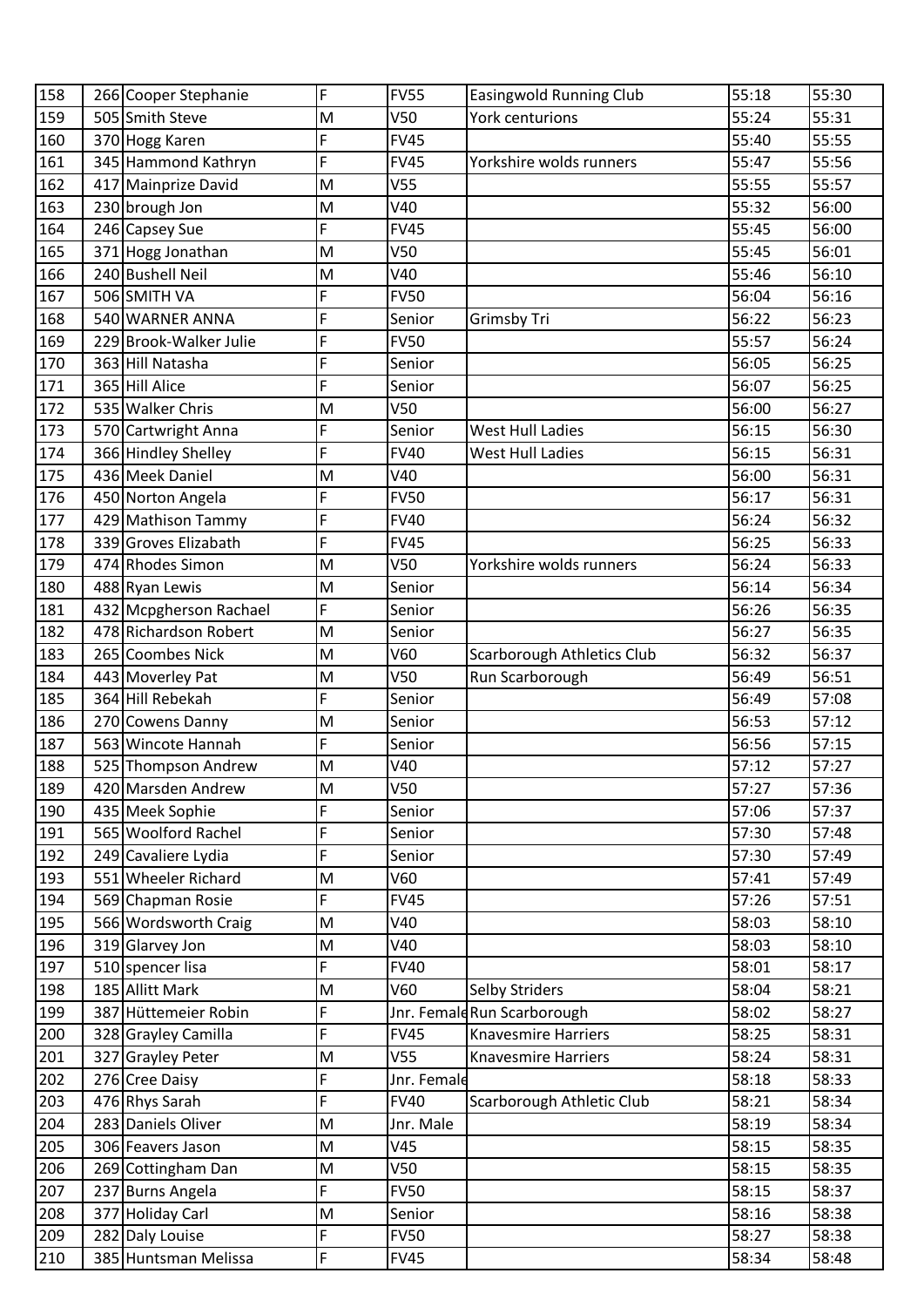| 212<br>59:00<br>180 Adams Lee<br>58:57<br>M<br>V45<br>Run Scarborough<br>F<br>213<br>335 Grieves Eleanor<br>59:05<br><b>West Hull Ladies</b><br>58:49<br>Senior<br>58:42<br>59:07<br>214<br>214 Blackburn Martin<br>Senior<br>M<br>Good Gym<br>F<br>215<br>381 Houlston Laura<br>58:46<br>59:10<br>Senior<br>F<br>216<br>445 Murgatroyd Charlie<br><b>FV40</b><br>58:50<br>59:14<br>59:14<br>217<br>59:10<br>M<br>310 Francis Jayden<br>Senior<br><b>Recovery Runners</b><br>218<br>528 Tooze Dominic<br>59:24<br>59:01<br>M<br>Senior<br>59:25<br>219<br>475 Rhodes Ruth<br>F<br><b>FV50</b><br>59:17<br>Yorkshire wolds runners<br>220<br>M<br>V <sub>50</sub><br>59:26<br>59:37<br>216 Blythe Frank<br>Run Scarborough<br>384 Hume Kim<br>F<br>221<br><b>FV45</b><br>59:25<br>59:38<br>F<br>222<br>59:25<br>59:39<br><b>FV50</b><br>561 Wilson Lynn<br>Yorkshire wolds runners<br>F<br>223<br>59:41<br>221 Bradley Sabea<br><b>FV50</b><br>59:30<br>224<br>256 Clarke-Williams Delvin<br>59:32<br>59:43<br>M<br>Senior<br>South Leeds Lakers<br>F<br>225<br>333 Green Eleanor<br>1:00:10<br>Senior<br>1:00:07<br>F<br>226<br>356 Hawksby Kirsty<br><b>FV45</b><br>1:00:12<br>1:00:00<br>F<br>227<br>226 Brindley Theresa<br><b>FV45</b><br>1:00:12<br>1:00:00<br>F<br>228<br>257 Clarkson Donna<br><b>FV35</b><br>1:00:13<br>59:50<br>229<br>314 Garbutt Maurice<br>V <sub>55</sub><br>59:45<br>1:00:14<br>M<br>F<br>230<br><b>FV50</b><br>1:01:08<br>315 Garbutt Hayley<br>1:00:39<br>562 Wilson Paul<br>231<br>M<br>V50<br>Yorkshire wolds runners<br>1:00:54<br>1:01:09<br>F<br>232<br><b>FV50</b><br>1:01:13<br>493 Seymour Adelaide<br>1:01:11<br><b>Recovery Runners</b><br>F<br>233<br>458 Pennock Emma<br>1:01:14<br>Senior<br>1:00:51<br>234<br>F<br><b>FV45</b><br>575 Hayter Alice<br><b>Pickering Running Club</b><br>1:00:52<br>1:01:16<br>F<br>235<br>1:01:17<br>427 Mason, Linds y<br><b>FV35</b><br>1:00:53<br>F<br>236<br>362 Hill Kaye<br><b>FV55</b><br>1:01:32<br>1:01:45<br>F<br>237<br>545 Webb Julia<br><b>FV60</b><br><b>Stubbington Green Runners</b><br>1:01:23<br>1:01:47<br>F<br>238<br>302 Evenden Hannah<br>Run Scarborough<br>1:02:32<br><b>FV40</b><br>1:02:07<br>344 HALL MEGAN<br>F<br>Senior<br>1:02:38<br>239<br>1:02:29<br>F<br><b>FV40</b><br>1:02:44<br>240<br>462 Pierrepont Alisa<br>1:02:44<br>499 Shukla Tony<br>V <sub>50</sub><br>241<br>M<br>1:02:24<br>1:02:49<br>1:02:33<br>1:02:49<br>242<br>452 Page Samantha<br>F<br>Senior<br><b>West Hull Ladies</b><br>F<br>400 Jones Kelly<br>1:02:40<br>1:02:50<br>243<br><b>FV35</b><br>Run Scarborough<br>F<br>244<br>459 Peterson Rachel<br><b>FV35</b><br>Run Scarborough<br>1:02:40<br>1:02:50<br>M<br>245<br>228 Broadley Phil<br>V50<br>Lonely Goat RC<br>1:03:00<br>1:02:41<br>F<br>246<br>421 Marsh Wendy<br>Yorkshire wolds runners<br><b>FV45</b><br>1:02:58<br>1:03:16<br>F<br>247<br>303 Farlow Barbara<br><b>FV65</b><br>1:03:13<br>1:03:30<br>248<br>250 Chadwick Graham<br>V45<br>1:03:14<br>M<br>1:03:31<br>F<br>249<br>220 Bradbury Claire<br><b>FV45</b><br>1:03:13<br>1:03:32<br>F<br>481 Roberts Clare<br>250<br>1:03:12<br>1:03:33<br>Senior<br>F<br>467 Rae Anne<br>251<br><b>FV45</b><br>1:03:28<br>1:03:46<br><b>Caistor Running Club</b><br>F<br>252<br><b>FV35</b><br>1:03:35<br>322<br>Goodwin Katie<br>1:03:47<br>F<br>253<br>403 Kendrew Laura<br><b>FV35</b><br>1:03:45<br>1:03:57<br>254<br>405 Kneen Daniel<br>M<br>Senior<br>1:04:26<br>1:04:27<br>255<br>511 Standfield Rhys<br>M<br>Senior<br>1:04:19<br>1:04:41<br>F<br>263 Conduit katie<br>256<br><b>FV45</b><br>1:04:19<br>1:04:42<br>F<br>257<br>471 Redmond Anna<br><b>FV40</b><br>1:04:19<br>1:04:42<br>F<br>190 Arnall Gemma<br>258<br><b>FV35</b><br>1:04:20<br>1:04:43<br>F<br>259<br>348 Harney Diane<br><b>FV55</b><br>1:04:46<br>1:05:01<br>F<br>288 Deed Noemie<br>260<br><b>FV40</b><br>1:04:45<br>1:05:16<br>F<br>261<br>204 Bateman Emma<br><b>FV50</b><br><b>Run York</b><br>1:05:23<br>1:04:56<br>262<br>V50<br>1:04:56<br>1:05:23<br>205 Battman Lucas<br>M<br>Run York<br>263<br>517 Sturdy Charlie<br>M<br>1:05:40<br>Jnr. Male<br>1:05:54 | 211 | 438 mitchell zona | F | <b>FV50</b> | 58:32 | 58:58 |
|-------------------------------------------------------------------------------------------------------------------------------------------------------------------------------------------------------------------------------------------------------------------------------------------------------------------------------------------------------------------------------------------------------------------------------------------------------------------------------------------------------------------------------------------------------------------------------------------------------------------------------------------------------------------------------------------------------------------------------------------------------------------------------------------------------------------------------------------------------------------------------------------------------------------------------------------------------------------------------------------------------------------------------------------------------------------------------------------------------------------------------------------------------------------------------------------------------------------------------------------------------------------------------------------------------------------------------------------------------------------------------------------------------------------------------------------------------------------------------------------------------------------------------------------------------------------------------------------------------------------------------------------------------------------------------------------------------------------------------------------------------------------------------------------------------------------------------------------------------------------------------------------------------------------------------------------------------------------------------------------------------------------------------------------------------------------------------------------------------------------------------------------------------------------------------------------------------------------------------------------------------------------------------------------------------------------------------------------------------------------------------------------------------------------------------------------------------------------------------------------------------------------------------------------------------------------------------------------------------------------------------------------------------------------------------------------------------------------------------------------------------------------------------------------------------------------------------------------------------------------------------------------------------------------------------------------------------------------------------------------------------------------------------------------------------------------------------------------------------------------------------------------------------------------------------------------------------------------------------------------------------------------------------------------------------------------------------------------------------------------------------------------------------------------------------------------------------------------------------------------------------------------------------------------------------------------------------------------------------------------------------------------------------------------------------------------------------------------------------------------------------------------------------------------------------------------------------------------------------------------------------------------------------------------------------------------------------------------------------------------------------------------------------------------------------------------------------------------------------------------------------------------------|-----|-------------------|---|-------------|-------|-------|
|                                                                                                                                                                                                                                                                                                                                                                                                                                                                                                                                                                                                                                                                                                                                                                                                                                                                                                                                                                                                                                                                                                                                                                                                                                                                                                                                                                                                                                                                                                                                                                                                                                                                                                                                                                                                                                                                                                                                                                                                                                                                                                                                                                                                                                                                                                                                                                                                                                                                                                                                                                                                                                                                                                                                                                                                                                                                                                                                                                                                                                                                                                                                                                                                                                                                                                                                                                                                                                                                                                                                                                                                                                                                                                                                                                                                                                                                                                                                                                                                                                                                                                                                                 |     |                   |   |             |       |       |
|                                                                                                                                                                                                                                                                                                                                                                                                                                                                                                                                                                                                                                                                                                                                                                                                                                                                                                                                                                                                                                                                                                                                                                                                                                                                                                                                                                                                                                                                                                                                                                                                                                                                                                                                                                                                                                                                                                                                                                                                                                                                                                                                                                                                                                                                                                                                                                                                                                                                                                                                                                                                                                                                                                                                                                                                                                                                                                                                                                                                                                                                                                                                                                                                                                                                                                                                                                                                                                                                                                                                                                                                                                                                                                                                                                                                                                                                                                                                                                                                                                                                                                                                                 |     |                   |   |             |       |       |
|                                                                                                                                                                                                                                                                                                                                                                                                                                                                                                                                                                                                                                                                                                                                                                                                                                                                                                                                                                                                                                                                                                                                                                                                                                                                                                                                                                                                                                                                                                                                                                                                                                                                                                                                                                                                                                                                                                                                                                                                                                                                                                                                                                                                                                                                                                                                                                                                                                                                                                                                                                                                                                                                                                                                                                                                                                                                                                                                                                                                                                                                                                                                                                                                                                                                                                                                                                                                                                                                                                                                                                                                                                                                                                                                                                                                                                                                                                                                                                                                                                                                                                                                                 |     |                   |   |             |       |       |
|                                                                                                                                                                                                                                                                                                                                                                                                                                                                                                                                                                                                                                                                                                                                                                                                                                                                                                                                                                                                                                                                                                                                                                                                                                                                                                                                                                                                                                                                                                                                                                                                                                                                                                                                                                                                                                                                                                                                                                                                                                                                                                                                                                                                                                                                                                                                                                                                                                                                                                                                                                                                                                                                                                                                                                                                                                                                                                                                                                                                                                                                                                                                                                                                                                                                                                                                                                                                                                                                                                                                                                                                                                                                                                                                                                                                                                                                                                                                                                                                                                                                                                                                                 |     |                   |   |             |       |       |
|                                                                                                                                                                                                                                                                                                                                                                                                                                                                                                                                                                                                                                                                                                                                                                                                                                                                                                                                                                                                                                                                                                                                                                                                                                                                                                                                                                                                                                                                                                                                                                                                                                                                                                                                                                                                                                                                                                                                                                                                                                                                                                                                                                                                                                                                                                                                                                                                                                                                                                                                                                                                                                                                                                                                                                                                                                                                                                                                                                                                                                                                                                                                                                                                                                                                                                                                                                                                                                                                                                                                                                                                                                                                                                                                                                                                                                                                                                                                                                                                                                                                                                                                                 |     |                   |   |             |       |       |
|                                                                                                                                                                                                                                                                                                                                                                                                                                                                                                                                                                                                                                                                                                                                                                                                                                                                                                                                                                                                                                                                                                                                                                                                                                                                                                                                                                                                                                                                                                                                                                                                                                                                                                                                                                                                                                                                                                                                                                                                                                                                                                                                                                                                                                                                                                                                                                                                                                                                                                                                                                                                                                                                                                                                                                                                                                                                                                                                                                                                                                                                                                                                                                                                                                                                                                                                                                                                                                                                                                                                                                                                                                                                                                                                                                                                                                                                                                                                                                                                                                                                                                                                                 |     |                   |   |             |       |       |
|                                                                                                                                                                                                                                                                                                                                                                                                                                                                                                                                                                                                                                                                                                                                                                                                                                                                                                                                                                                                                                                                                                                                                                                                                                                                                                                                                                                                                                                                                                                                                                                                                                                                                                                                                                                                                                                                                                                                                                                                                                                                                                                                                                                                                                                                                                                                                                                                                                                                                                                                                                                                                                                                                                                                                                                                                                                                                                                                                                                                                                                                                                                                                                                                                                                                                                                                                                                                                                                                                                                                                                                                                                                                                                                                                                                                                                                                                                                                                                                                                                                                                                                                                 |     |                   |   |             |       |       |
|                                                                                                                                                                                                                                                                                                                                                                                                                                                                                                                                                                                                                                                                                                                                                                                                                                                                                                                                                                                                                                                                                                                                                                                                                                                                                                                                                                                                                                                                                                                                                                                                                                                                                                                                                                                                                                                                                                                                                                                                                                                                                                                                                                                                                                                                                                                                                                                                                                                                                                                                                                                                                                                                                                                                                                                                                                                                                                                                                                                                                                                                                                                                                                                                                                                                                                                                                                                                                                                                                                                                                                                                                                                                                                                                                                                                                                                                                                                                                                                                                                                                                                                                                 |     |                   |   |             |       |       |
|                                                                                                                                                                                                                                                                                                                                                                                                                                                                                                                                                                                                                                                                                                                                                                                                                                                                                                                                                                                                                                                                                                                                                                                                                                                                                                                                                                                                                                                                                                                                                                                                                                                                                                                                                                                                                                                                                                                                                                                                                                                                                                                                                                                                                                                                                                                                                                                                                                                                                                                                                                                                                                                                                                                                                                                                                                                                                                                                                                                                                                                                                                                                                                                                                                                                                                                                                                                                                                                                                                                                                                                                                                                                                                                                                                                                                                                                                                                                                                                                                                                                                                                                                 |     |                   |   |             |       |       |
|                                                                                                                                                                                                                                                                                                                                                                                                                                                                                                                                                                                                                                                                                                                                                                                                                                                                                                                                                                                                                                                                                                                                                                                                                                                                                                                                                                                                                                                                                                                                                                                                                                                                                                                                                                                                                                                                                                                                                                                                                                                                                                                                                                                                                                                                                                                                                                                                                                                                                                                                                                                                                                                                                                                                                                                                                                                                                                                                                                                                                                                                                                                                                                                                                                                                                                                                                                                                                                                                                                                                                                                                                                                                                                                                                                                                                                                                                                                                                                                                                                                                                                                                                 |     |                   |   |             |       |       |
|                                                                                                                                                                                                                                                                                                                                                                                                                                                                                                                                                                                                                                                                                                                                                                                                                                                                                                                                                                                                                                                                                                                                                                                                                                                                                                                                                                                                                                                                                                                                                                                                                                                                                                                                                                                                                                                                                                                                                                                                                                                                                                                                                                                                                                                                                                                                                                                                                                                                                                                                                                                                                                                                                                                                                                                                                                                                                                                                                                                                                                                                                                                                                                                                                                                                                                                                                                                                                                                                                                                                                                                                                                                                                                                                                                                                                                                                                                                                                                                                                                                                                                                                                 |     |                   |   |             |       |       |
|                                                                                                                                                                                                                                                                                                                                                                                                                                                                                                                                                                                                                                                                                                                                                                                                                                                                                                                                                                                                                                                                                                                                                                                                                                                                                                                                                                                                                                                                                                                                                                                                                                                                                                                                                                                                                                                                                                                                                                                                                                                                                                                                                                                                                                                                                                                                                                                                                                                                                                                                                                                                                                                                                                                                                                                                                                                                                                                                                                                                                                                                                                                                                                                                                                                                                                                                                                                                                                                                                                                                                                                                                                                                                                                                                                                                                                                                                                                                                                                                                                                                                                                                                 |     |                   |   |             |       |       |
|                                                                                                                                                                                                                                                                                                                                                                                                                                                                                                                                                                                                                                                                                                                                                                                                                                                                                                                                                                                                                                                                                                                                                                                                                                                                                                                                                                                                                                                                                                                                                                                                                                                                                                                                                                                                                                                                                                                                                                                                                                                                                                                                                                                                                                                                                                                                                                                                                                                                                                                                                                                                                                                                                                                                                                                                                                                                                                                                                                                                                                                                                                                                                                                                                                                                                                                                                                                                                                                                                                                                                                                                                                                                                                                                                                                                                                                                                                                                                                                                                                                                                                                                                 |     |                   |   |             |       |       |
|                                                                                                                                                                                                                                                                                                                                                                                                                                                                                                                                                                                                                                                                                                                                                                                                                                                                                                                                                                                                                                                                                                                                                                                                                                                                                                                                                                                                                                                                                                                                                                                                                                                                                                                                                                                                                                                                                                                                                                                                                                                                                                                                                                                                                                                                                                                                                                                                                                                                                                                                                                                                                                                                                                                                                                                                                                                                                                                                                                                                                                                                                                                                                                                                                                                                                                                                                                                                                                                                                                                                                                                                                                                                                                                                                                                                                                                                                                                                                                                                                                                                                                                                                 |     |                   |   |             |       |       |
|                                                                                                                                                                                                                                                                                                                                                                                                                                                                                                                                                                                                                                                                                                                                                                                                                                                                                                                                                                                                                                                                                                                                                                                                                                                                                                                                                                                                                                                                                                                                                                                                                                                                                                                                                                                                                                                                                                                                                                                                                                                                                                                                                                                                                                                                                                                                                                                                                                                                                                                                                                                                                                                                                                                                                                                                                                                                                                                                                                                                                                                                                                                                                                                                                                                                                                                                                                                                                                                                                                                                                                                                                                                                                                                                                                                                                                                                                                                                                                                                                                                                                                                                                 |     |                   |   |             |       |       |
|                                                                                                                                                                                                                                                                                                                                                                                                                                                                                                                                                                                                                                                                                                                                                                                                                                                                                                                                                                                                                                                                                                                                                                                                                                                                                                                                                                                                                                                                                                                                                                                                                                                                                                                                                                                                                                                                                                                                                                                                                                                                                                                                                                                                                                                                                                                                                                                                                                                                                                                                                                                                                                                                                                                                                                                                                                                                                                                                                                                                                                                                                                                                                                                                                                                                                                                                                                                                                                                                                                                                                                                                                                                                                                                                                                                                                                                                                                                                                                                                                                                                                                                                                 |     |                   |   |             |       |       |
|                                                                                                                                                                                                                                                                                                                                                                                                                                                                                                                                                                                                                                                                                                                                                                                                                                                                                                                                                                                                                                                                                                                                                                                                                                                                                                                                                                                                                                                                                                                                                                                                                                                                                                                                                                                                                                                                                                                                                                                                                                                                                                                                                                                                                                                                                                                                                                                                                                                                                                                                                                                                                                                                                                                                                                                                                                                                                                                                                                                                                                                                                                                                                                                                                                                                                                                                                                                                                                                                                                                                                                                                                                                                                                                                                                                                                                                                                                                                                                                                                                                                                                                                                 |     |                   |   |             |       |       |
|                                                                                                                                                                                                                                                                                                                                                                                                                                                                                                                                                                                                                                                                                                                                                                                                                                                                                                                                                                                                                                                                                                                                                                                                                                                                                                                                                                                                                                                                                                                                                                                                                                                                                                                                                                                                                                                                                                                                                                                                                                                                                                                                                                                                                                                                                                                                                                                                                                                                                                                                                                                                                                                                                                                                                                                                                                                                                                                                                                                                                                                                                                                                                                                                                                                                                                                                                                                                                                                                                                                                                                                                                                                                                                                                                                                                                                                                                                                                                                                                                                                                                                                                                 |     |                   |   |             |       |       |
|                                                                                                                                                                                                                                                                                                                                                                                                                                                                                                                                                                                                                                                                                                                                                                                                                                                                                                                                                                                                                                                                                                                                                                                                                                                                                                                                                                                                                                                                                                                                                                                                                                                                                                                                                                                                                                                                                                                                                                                                                                                                                                                                                                                                                                                                                                                                                                                                                                                                                                                                                                                                                                                                                                                                                                                                                                                                                                                                                                                                                                                                                                                                                                                                                                                                                                                                                                                                                                                                                                                                                                                                                                                                                                                                                                                                                                                                                                                                                                                                                                                                                                                                                 |     |                   |   |             |       |       |
|                                                                                                                                                                                                                                                                                                                                                                                                                                                                                                                                                                                                                                                                                                                                                                                                                                                                                                                                                                                                                                                                                                                                                                                                                                                                                                                                                                                                                                                                                                                                                                                                                                                                                                                                                                                                                                                                                                                                                                                                                                                                                                                                                                                                                                                                                                                                                                                                                                                                                                                                                                                                                                                                                                                                                                                                                                                                                                                                                                                                                                                                                                                                                                                                                                                                                                                                                                                                                                                                                                                                                                                                                                                                                                                                                                                                                                                                                                                                                                                                                                                                                                                                                 |     |                   |   |             |       |       |
|                                                                                                                                                                                                                                                                                                                                                                                                                                                                                                                                                                                                                                                                                                                                                                                                                                                                                                                                                                                                                                                                                                                                                                                                                                                                                                                                                                                                                                                                                                                                                                                                                                                                                                                                                                                                                                                                                                                                                                                                                                                                                                                                                                                                                                                                                                                                                                                                                                                                                                                                                                                                                                                                                                                                                                                                                                                                                                                                                                                                                                                                                                                                                                                                                                                                                                                                                                                                                                                                                                                                                                                                                                                                                                                                                                                                                                                                                                                                                                                                                                                                                                                                                 |     |                   |   |             |       |       |
|                                                                                                                                                                                                                                                                                                                                                                                                                                                                                                                                                                                                                                                                                                                                                                                                                                                                                                                                                                                                                                                                                                                                                                                                                                                                                                                                                                                                                                                                                                                                                                                                                                                                                                                                                                                                                                                                                                                                                                                                                                                                                                                                                                                                                                                                                                                                                                                                                                                                                                                                                                                                                                                                                                                                                                                                                                                                                                                                                                                                                                                                                                                                                                                                                                                                                                                                                                                                                                                                                                                                                                                                                                                                                                                                                                                                                                                                                                                                                                                                                                                                                                                                                 |     |                   |   |             |       |       |
|                                                                                                                                                                                                                                                                                                                                                                                                                                                                                                                                                                                                                                                                                                                                                                                                                                                                                                                                                                                                                                                                                                                                                                                                                                                                                                                                                                                                                                                                                                                                                                                                                                                                                                                                                                                                                                                                                                                                                                                                                                                                                                                                                                                                                                                                                                                                                                                                                                                                                                                                                                                                                                                                                                                                                                                                                                                                                                                                                                                                                                                                                                                                                                                                                                                                                                                                                                                                                                                                                                                                                                                                                                                                                                                                                                                                                                                                                                                                                                                                                                                                                                                                                 |     |                   |   |             |       |       |
|                                                                                                                                                                                                                                                                                                                                                                                                                                                                                                                                                                                                                                                                                                                                                                                                                                                                                                                                                                                                                                                                                                                                                                                                                                                                                                                                                                                                                                                                                                                                                                                                                                                                                                                                                                                                                                                                                                                                                                                                                                                                                                                                                                                                                                                                                                                                                                                                                                                                                                                                                                                                                                                                                                                                                                                                                                                                                                                                                                                                                                                                                                                                                                                                                                                                                                                                                                                                                                                                                                                                                                                                                                                                                                                                                                                                                                                                                                                                                                                                                                                                                                                                                 |     |                   |   |             |       |       |
|                                                                                                                                                                                                                                                                                                                                                                                                                                                                                                                                                                                                                                                                                                                                                                                                                                                                                                                                                                                                                                                                                                                                                                                                                                                                                                                                                                                                                                                                                                                                                                                                                                                                                                                                                                                                                                                                                                                                                                                                                                                                                                                                                                                                                                                                                                                                                                                                                                                                                                                                                                                                                                                                                                                                                                                                                                                                                                                                                                                                                                                                                                                                                                                                                                                                                                                                                                                                                                                                                                                                                                                                                                                                                                                                                                                                                                                                                                                                                                                                                                                                                                                                                 |     |                   |   |             |       |       |
|                                                                                                                                                                                                                                                                                                                                                                                                                                                                                                                                                                                                                                                                                                                                                                                                                                                                                                                                                                                                                                                                                                                                                                                                                                                                                                                                                                                                                                                                                                                                                                                                                                                                                                                                                                                                                                                                                                                                                                                                                                                                                                                                                                                                                                                                                                                                                                                                                                                                                                                                                                                                                                                                                                                                                                                                                                                                                                                                                                                                                                                                                                                                                                                                                                                                                                                                                                                                                                                                                                                                                                                                                                                                                                                                                                                                                                                                                                                                                                                                                                                                                                                                                 |     |                   |   |             |       |       |
|                                                                                                                                                                                                                                                                                                                                                                                                                                                                                                                                                                                                                                                                                                                                                                                                                                                                                                                                                                                                                                                                                                                                                                                                                                                                                                                                                                                                                                                                                                                                                                                                                                                                                                                                                                                                                                                                                                                                                                                                                                                                                                                                                                                                                                                                                                                                                                                                                                                                                                                                                                                                                                                                                                                                                                                                                                                                                                                                                                                                                                                                                                                                                                                                                                                                                                                                                                                                                                                                                                                                                                                                                                                                                                                                                                                                                                                                                                                                                                                                                                                                                                                                                 |     |                   |   |             |       |       |
|                                                                                                                                                                                                                                                                                                                                                                                                                                                                                                                                                                                                                                                                                                                                                                                                                                                                                                                                                                                                                                                                                                                                                                                                                                                                                                                                                                                                                                                                                                                                                                                                                                                                                                                                                                                                                                                                                                                                                                                                                                                                                                                                                                                                                                                                                                                                                                                                                                                                                                                                                                                                                                                                                                                                                                                                                                                                                                                                                                                                                                                                                                                                                                                                                                                                                                                                                                                                                                                                                                                                                                                                                                                                                                                                                                                                                                                                                                                                                                                                                                                                                                                                                 |     |                   |   |             |       |       |
|                                                                                                                                                                                                                                                                                                                                                                                                                                                                                                                                                                                                                                                                                                                                                                                                                                                                                                                                                                                                                                                                                                                                                                                                                                                                                                                                                                                                                                                                                                                                                                                                                                                                                                                                                                                                                                                                                                                                                                                                                                                                                                                                                                                                                                                                                                                                                                                                                                                                                                                                                                                                                                                                                                                                                                                                                                                                                                                                                                                                                                                                                                                                                                                                                                                                                                                                                                                                                                                                                                                                                                                                                                                                                                                                                                                                                                                                                                                                                                                                                                                                                                                                                 |     |                   |   |             |       |       |
|                                                                                                                                                                                                                                                                                                                                                                                                                                                                                                                                                                                                                                                                                                                                                                                                                                                                                                                                                                                                                                                                                                                                                                                                                                                                                                                                                                                                                                                                                                                                                                                                                                                                                                                                                                                                                                                                                                                                                                                                                                                                                                                                                                                                                                                                                                                                                                                                                                                                                                                                                                                                                                                                                                                                                                                                                                                                                                                                                                                                                                                                                                                                                                                                                                                                                                                                                                                                                                                                                                                                                                                                                                                                                                                                                                                                                                                                                                                                                                                                                                                                                                                                                 |     |                   |   |             |       |       |
|                                                                                                                                                                                                                                                                                                                                                                                                                                                                                                                                                                                                                                                                                                                                                                                                                                                                                                                                                                                                                                                                                                                                                                                                                                                                                                                                                                                                                                                                                                                                                                                                                                                                                                                                                                                                                                                                                                                                                                                                                                                                                                                                                                                                                                                                                                                                                                                                                                                                                                                                                                                                                                                                                                                                                                                                                                                                                                                                                                                                                                                                                                                                                                                                                                                                                                                                                                                                                                                                                                                                                                                                                                                                                                                                                                                                                                                                                                                                                                                                                                                                                                                                                 |     |                   |   |             |       |       |
|                                                                                                                                                                                                                                                                                                                                                                                                                                                                                                                                                                                                                                                                                                                                                                                                                                                                                                                                                                                                                                                                                                                                                                                                                                                                                                                                                                                                                                                                                                                                                                                                                                                                                                                                                                                                                                                                                                                                                                                                                                                                                                                                                                                                                                                                                                                                                                                                                                                                                                                                                                                                                                                                                                                                                                                                                                                                                                                                                                                                                                                                                                                                                                                                                                                                                                                                                                                                                                                                                                                                                                                                                                                                                                                                                                                                                                                                                                                                                                                                                                                                                                                                                 |     |                   |   |             |       |       |
|                                                                                                                                                                                                                                                                                                                                                                                                                                                                                                                                                                                                                                                                                                                                                                                                                                                                                                                                                                                                                                                                                                                                                                                                                                                                                                                                                                                                                                                                                                                                                                                                                                                                                                                                                                                                                                                                                                                                                                                                                                                                                                                                                                                                                                                                                                                                                                                                                                                                                                                                                                                                                                                                                                                                                                                                                                                                                                                                                                                                                                                                                                                                                                                                                                                                                                                                                                                                                                                                                                                                                                                                                                                                                                                                                                                                                                                                                                                                                                                                                                                                                                                                                 |     |                   |   |             |       |       |
|                                                                                                                                                                                                                                                                                                                                                                                                                                                                                                                                                                                                                                                                                                                                                                                                                                                                                                                                                                                                                                                                                                                                                                                                                                                                                                                                                                                                                                                                                                                                                                                                                                                                                                                                                                                                                                                                                                                                                                                                                                                                                                                                                                                                                                                                                                                                                                                                                                                                                                                                                                                                                                                                                                                                                                                                                                                                                                                                                                                                                                                                                                                                                                                                                                                                                                                                                                                                                                                                                                                                                                                                                                                                                                                                                                                                                                                                                                                                                                                                                                                                                                                                                 |     |                   |   |             |       |       |
|                                                                                                                                                                                                                                                                                                                                                                                                                                                                                                                                                                                                                                                                                                                                                                                                                                                                                                                                                                                                                                                                                                                                                                                                                                                                                                                                                                                                                                                                                                                                                                                                                                                                                                                                                                                                                                                                                                                                                                                                                                                                                                                                                                                                                                                                                                                                                                                                                                                                                                                                                                                                                                                                                                                                                                                                                                                                                                                                                                                                                                                                                                                                                                                                                                                                                                                                                                                                                                                                                                                                                                                                                                                                                                                                                                                                                                                                                                                                                                                                                                                                                                                                                 |     |                   |   |             |       |       |
|                                                                                                                                                                                                                                                                                                                                                                                                                                                                                                                                                                                                                                                                                                                                                                                                                                                                                                                                                                                                                                                                                                                                                                                                                                                                                                                                                                                                                                                                                                                                                                                                                                                                                                                                                                                                                                                                                                                                                                                                                                                                                                                                                                                                                                                                                                                                                                                                                                                                                                                                                                                                                                                                                                                                                                                                                                                                                                                                                                                                                                                                                                                                                                                                                                                                                                                                                                                                                                                                                                                                                                                                                                                                                                                                                                                                                                                                                                                                                                                                                                                                                                                                                 |     |                   |   |             |       |       |
|                                                                                                                                                                                                                                                                                                                                                                                                                                                                                                                                                                                                                                                                                                                                                                                                                                                                                                                                                                                                                                                                                                                                                                                                                                                                                                                                                                                                                                                                                                                                                                                                                                                                                                                                                                                                                                                                                                                                                                                                                                                                                                                                                                                                                                                                                                                                                                                                                                                                                                                                                                                                                                                                                                                                                                                                                                                                                                                                                                                                                                                                                                                                                                                                                                                                                                                                                                                                                                                                                                                                                                                                                                                                                                                                                                                                                                                                                                                                                                                                                                                                                                                                                 |     |                   |   |             |       |       |
|                                                                                                                                                                                                                                                                                                                                                                                                                                                                                                                                                                                                                                                                                                                                                                                                                                                                                                                                                                                                                                                                                                                                                                                                                                                                                                                                                                                                                                                                                                                                                                                                                                                                                                                                                                                                                                                                                                                                                                                                                                                                                                                                                                                                                                                                                                                                                                                                                                                                                                                                                                                                                                                                                                                                                                                                                                                                                                                                                                                                                                                                                                                                                                                                                                                                                                                                                                                                                                                                                                                                                                                                                                                                                                                                                                                                                                                                                                                                                                                                                                                                                                                                                 |     |                   |   |             |       |       |
|                                                                                                                                                                                                                                                                                                                                                                                                                                                                                                                                                                                                                                                                                                                                                                                                                                                                                                                                                                                                                                                                                                                                                                                                                                                                                                                                                                                                                                                                                                                                                                                                                                                                                                                                                                                                                                                                                                                                                                                                                                                                                                                                                                                                                                                                                                                                                                                                                                                                                                                                                                                                                                                                                                                                                                                                                                                                                                                                                                                                                                                                                                                                                                                                                                                                                                                                                                                                                                                                                                                                                                                                                                                                                                                                                                                                                                                                                                                                                                                                                                                                                                                                                 |     |                   |   |             |       |       |
|                                                                                                                                                                                                                                                                                                                                                                                                                                                                                                                                                                                                                                                                                                                                                                                                                                                                                                                                                                                                                                                                                                                                                                                                                                                                                                                                                                                                                                                                                                                                                                                                                                                                                                                                                                                                                                                                                                                                                                                                                                                                                                                                                                                                                                                                                                                                                                                                                                                                                                                                                                                                                                                                                                                                                                                                                                                                                                                                                                                                                                                                                                                                                                                                                                                                                                                                                                                                                                                                                                                                                                                                                                                                                                                                                                                                                                                                                                                                                                                                                                                                                                                                                 |     |                   |   |             |       |       |
|                                                                                                                                                                                                                                                                                                                                                                                                                                                                                                                                                                                                                                                                                                                                                                                                                                                                                                                                                                                                                                                                                                                                                                                                                                                                                                                                                                                                                                                                                                                                                                                                                                                                                                                                                                                                                                                                                                                                                                                                                                                                                                                                                                                                                                                                                                                                                                                                                                                                                                                                                                                                                                                                                                                                                                                                                                                                                                                                                                                                                                                                                                                                                                                                                                                                                                                                                                                                                                                                                                                                                                                                                                                                                                                                                                                                                                                                                                                                                                                                                                                                                                                                                 |     |                   |   |             |       |       |
|                                                                                                                                                                                                                                                                                                                                                                                                                                                                                                                                                                                                                                                                                                                                                                                                                                                                                                                                                                                                                                                                                                                                                                                                                                                                                                                                                                                                                                                                                                                                                                                                                                                                                                                                                                                                                                                                                                                                                                                                                                                                                                                                                                                                                                                                                                                                                                                                                                                                                                                                                                                                                                                                                                                                                                                                                                                                                                                                                                                                                                                                                                                                                                                                                                                                                                                                                                                                                                                                                                                                                                                                                                                                                                                                                                                                                                                                                                                                                                                                                                                                                                                                                 |     |                   |   |             |       |       |
|                                                                                                                                                                                                                                                                                                                                                                                                                                                                                                                                                                                                                                                                                                                                                                                                                                                                                                                                                                                                                                                                                                                                                                                                                                                                                                                                                                                                                                                                                                                                                                                                                                                                                                                                                                                                                                                                                                                                                                                                                                                                                                                                                                                                                                                                                                                                                                                                                                                                                                                                                                                                                                                                                                                                                                                                                                                                                                                                                                                                                                                                                                                                                                                                                                                                                                                                                                                                                                                                                                                                                                                                                                                                                                                                                                                                                                                                                                                                                                                                                                                                                                                                                 |     |                   |   |             |       |       |
|                                                                                                                                                                                                                                                                                                                                                                                                                                                                                                                                                                                                                                                                                                                                                                                                                                                                                                                                                                                                                                                                                                                                                                                                                                                                                                                                                                                                                                                                                                                                                                                                                                                                                                                                                                                                                                                                                                                                                                                                                                                                                                                                                                                                                                                                                                                                                                                                                                                                                                                                                                                                                                                                                                                                                                                                                                                                                                                                                                                                                                                                                                                                                                                                                                                                                                                                                                                                                                                                                                                                                                                                                                                                                                                                                                                                                                                                                                                                                                                                                                                                                                                                                 |     |                   |   |             |       |       |
|                                                                                                                                                                                                                                                                                                                                                                                                                                                                                                                                                                                                                                                                                                                                                                                                                                                                                                                                                                                                                                                                                                                                                                                                                                                                                                                                                                                                                                                                                                                                                                                                                                                                                                                                                                                                                                                                                                                                                                                                                                                                                                                                                                                                                                                                                                                                                                                                                                                                                                                                                                                                                                                                                                                                                                                                                                                                                                                                                                                                                                                                                                                                                                                                                                                                                                                                                                                                                                                                                                                                                                                                                                                                                                                                                                                                                                                                                                                                                                                                                                                                                                                                                 |     |                   |   |             |       |       |
|                                                                                                                                                                                                                                                                                                                                                                                                                                                                                                                                                                                                                                                                                                                                                                                                                                                                                                                                                                                                                                                                                                                                                                                                                                                                                                                                                                                                                                                                                                                                                                                                                                                                                                                                                                                                                                                                                                                                                                                                                                                                                                                                                                                                                                                                                                                                                                                                                                                                                                                                                                                                                                                                                                                                                                                                                                                                                                                                                                                                                                                                                                                                                                                                                                                                                                                                                                                                                                                                                                                                                                                                                                                                                                                                                                                                                                                                                                                                                                                                                                                                                                                                                 |     |                   |   |             |       |       |
|                                                                                                                                                                                                                                                                                                                                                                                                                                                                                                                                                                                                                                                                                                                                                                                                                                                                                                                                                                                                                                                                                                                                                                                                                                                                                                                                                                                                                                                                                                                                                                                                                                                                                                                                                                                                                                                                                                                                                                                                                                                                                                                                                                                                                                                                                                                                                                                                                                                                                                                                                                                                                                                                                                                                                                                                                                                                                                                                                                                                                                                                                                                                                                                                                                                                                                                                                                                                                                                                                                                                                                                                                                                                                                                                                                                                                                                                                                                                                                                                                                                                                                                                                 |     |                   |   |             |       |       |
|                                                                                                                                                                                                                                                                                                                                                                                                                                                                                                                                                                                                                                                                                                                                                                                                                                                                                                                                                                                                                                                                                                                                                                                                                                                                                                                                                                                                                                                                                                                                                                                                                                                                                                                                                                                                                                                                                                                                                                                                                                                                                                                                                                                                                                                                                                                                                                                                                                                                                                                                                                                                                                                                                                                                                                                                                                                                                                                                                                                                                                                                                                                                                                                                                                                                                                                                                                                                                                                                                                                                                                                                                                                                                                                                                                                                                                                                                                                                                                                                                                                                                                                                                 |     |                   |   |             |       |       |
|                                                                                                                                                                                                                                                                                                                                                                                                                                                                                                                                                                                                                                                                                                                                                                                                                                                                                                                                                                                                                                                                                                                                                                                                                                                                                                                                                                                                                                                                                                                                                                                                                                                                                                                                                                                                                                                                                                                                                                                                                                                                                                                                                                                                                                                                                                                                                                                                                                                                                                                                                                                                                                                                                                                                                                                                                                                                                                                                                                                                                                                                                                                                                                                                                                                                                                                                                                                                                                                                                                                                                                                                                                                                                                                                                                                                                                                                                                                                                                                                                                                                                                                                                 |     |                   |   |             |       |       |
|                                                                                                                                                                                                                                                                                                                                                                                                                                                                                                                                                                                                                                                                                                                                                                                                                                                                                                                                                                                                                                                                                                                                                                                                                                                                                                                                                                                                                                                                                                                                                                                                                                                                                                                                                                                                                                                                                                                                                                                                                                                                                                                                                                                                                                                                                                                                                                                                                                                                                                                                                                                                                                                                                                                                                                                                                                                                                                                                                                                                                                                                                                                                                                                                                                                                                                                                                                                                                                                                                                                                                                                                                                                                                                                                                                                                                                                                                                                                                                                                                                                                                                                                                 |     |                   |   |             |       |       |
|                                                                                                                                                                                                                                                                                                                                                                                                                                                                                                                                                                                                                                                                                                                                                                                                                                                                                                                                                                                                                                                                                                                                                                                                                                                                                                                                                                                                                                                                                                                                                                                                                                                                                                                                                                                                                                                                                                                                                                                                                                                                                                                                                                                                                                                                                                                                                                                                                                                                                                                                                                                                                                                                                                                                                                                                                                                                                                                                                                                                                                                                                                                                                                                                                                                                                                                                                                                                                                                                                                                                                                                                                                                                                                                                                                                                                                                                                                                                                                                                                                                                                                                                                 |     |                   |   |             |       |       |
|                                                                                                                                                                                                                                                                                                                                                                                                                                                                                                                                                                                                                                                                                                                                                                                                                                                                                                                                                                                                                                                                                                                                                                                                                                                                                                                                                                                                                                                                                                                                                                                                                                                                                                                                                                                                                                                                                                                                                                                                                                                                                                                                                                                                                                                                                                                                                                                                                                                                                                                                                                                                                                                                                                                                                                                                                                                                                                                                                                                                                                                                                                                                                                                                                                                                                                                                                                                                                                                                                                                                                                                                                                                                                                                                                                                                                                                                                                                                                                                                                                                                                                                                                 |     |                   |   |             |       |       |